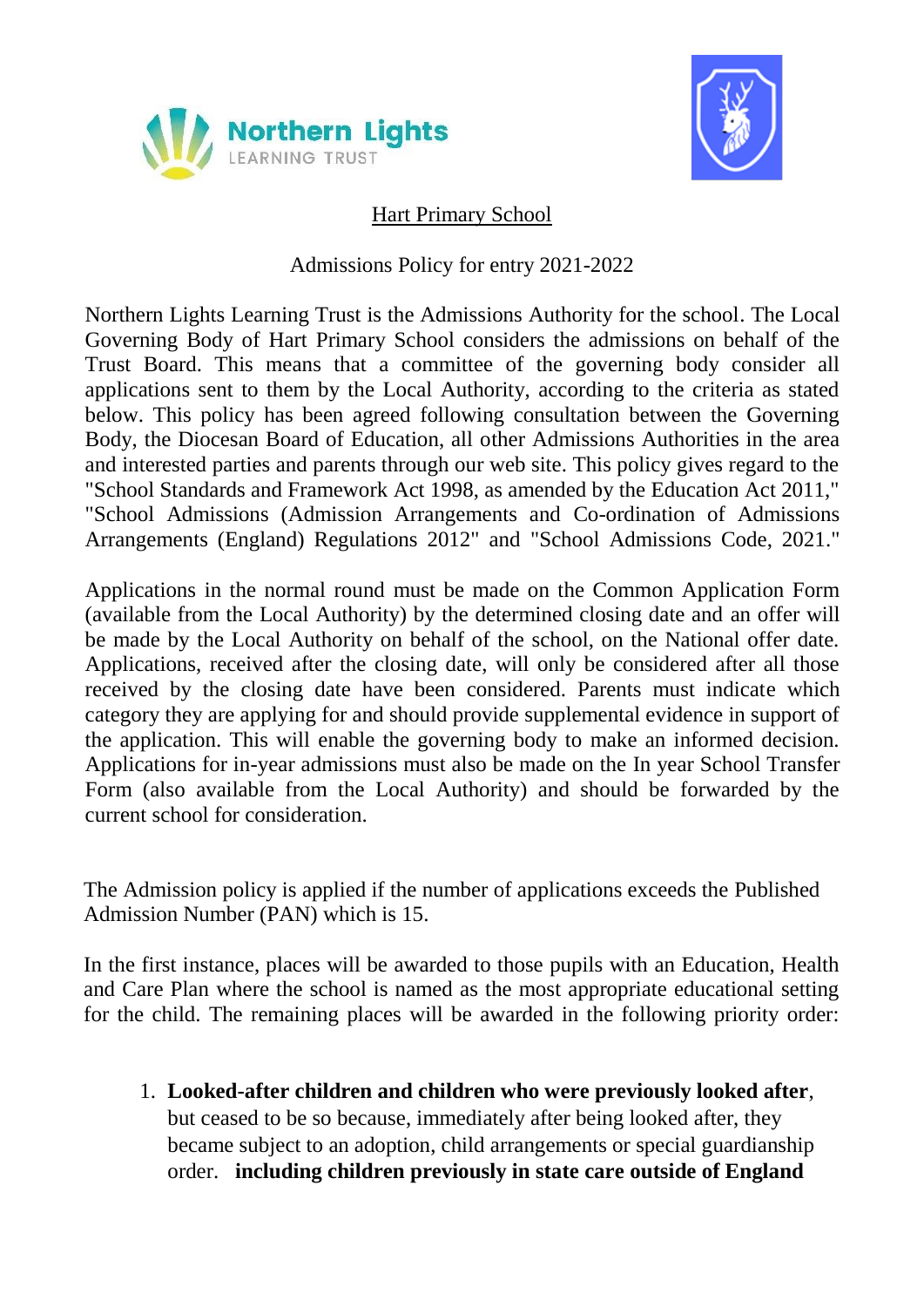



who have ceased to be in that state care as a result of being adopted (see notes at the end of this policy)

- 2. Siblings children who have an older sibling attending the school, at the time of their application. Sibling refers to brother or sister, half brother or sister, adopted brother or sister, step brother or sister, (foster brother or sister), or the child of the parent/carer's partner. This applies where the child for whom the place is sought is living in the same family unit at the same address as that sibling.
- 3. Those children who live in the school's admission zone.
- 4. Feeder School- children who attend the Nursery of the same school in the previous academic year to that of their application.
- 5. Other children

**Tie Breaker:** In all criteria, if there are more applicants than places available then priority will be given to those children who live closest to the school as determined by a straight line distance measurement; from the address point for the child's home to the address point of the school, using the Local Authority's computerised measuring system.

In the event that two distance measurements are identical, the school will use random allocation to decide which child should be offered the place. The process will be conducted in the presence of a person independent of the school.

Definition of Distance – Distance will be measured by a straight line measurement from the address point for the child's home to the address point of the school, using the Local Authority's computerised measuring system, with those living closer to the school received the higher priority. The address points are linked to the Local Land & Property Gazetteer.

#### **Admission of children below compulsory school age and deferred entry to school**

The School Admissions Code requires school admission authorities to provide for the admission of all children in the September following their fourth birthday. However, a child is not required to start school until they have reached compulsory school age following their fifth birthday. For summer born children (those born after 1 April) this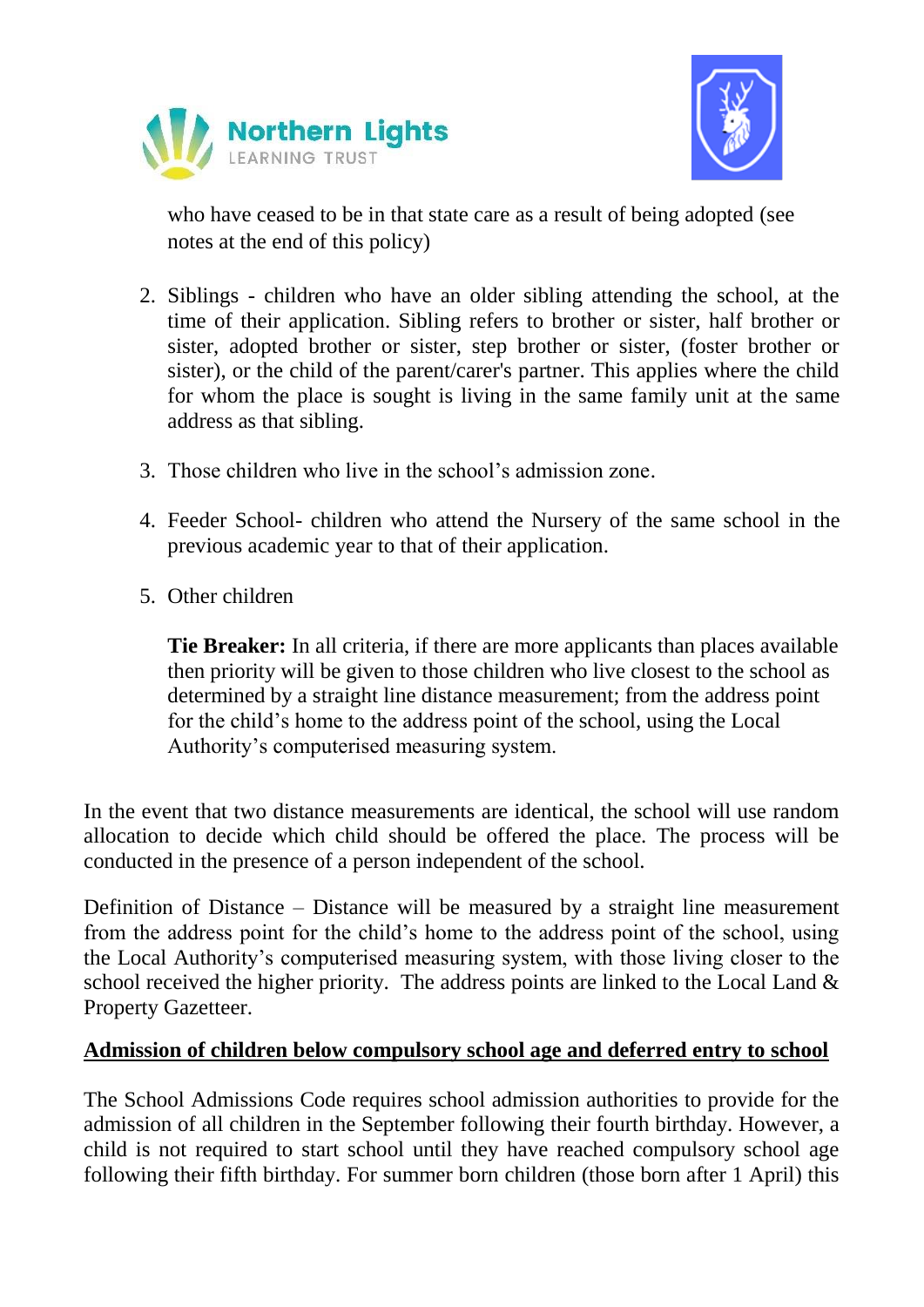



can sometimes be almost a full school year after the point at which they could first be admitted.

Some parents may feel that their child is not ready to start school in the September following their fourth birthday. Parents are entitled to request in writing that:-

their child attends part-time until they reach compulsory school age, or

- that the date their child is admitted to school is deferred until later in the same academic year or until the term in which the child reaches compulsory school age The school will hold any deferred place for the child, although, in the majority of cases, we find that children benefit from starting at the beginning of the school year, rather than part way through it.
- that the date their child is admitted to school is deferred until the term after the child reaches compulsory school age.

The child must, however, start school full-time in the term after their fifth birthday.

If parents of summer born children wish to defer entry as outlined above and wish them to be admitted to the Reception Year in the term following their fifth birthday, rather than year 1, then parents should apply at the usual time for a place in September of the current academic year together with a written request that the child is admitted outside of his or her normal age group to the Reception Year in September the following year providing supporting reasons for seeking a place outside of the normal age group. This should be discussed with the Head Teacher as soon as possible. If their request is agreed, and this should be clear before the national offer day, their application for the normal age group may be withdrawn before any place is offered and they should reapply in the normal way for a Reception place in the following year. If their request is refused, the parents must decide whether to wait for any offer of a place in the current academic year (NB it will still be subject to the oversubscription criteria in this policy) or to withdraw their application and apply for a year 1 place the following year. Parents should be aware that the Year 1 group may have no vacancies as it could be full with children transferring from the previous Reception Year group.

#### **Notes and supplemental information:**

## **Looked after child**

By a "looked-after child" we mean one in the care of a local authority or being provided with accommodation by a local authority in the exercise of its social services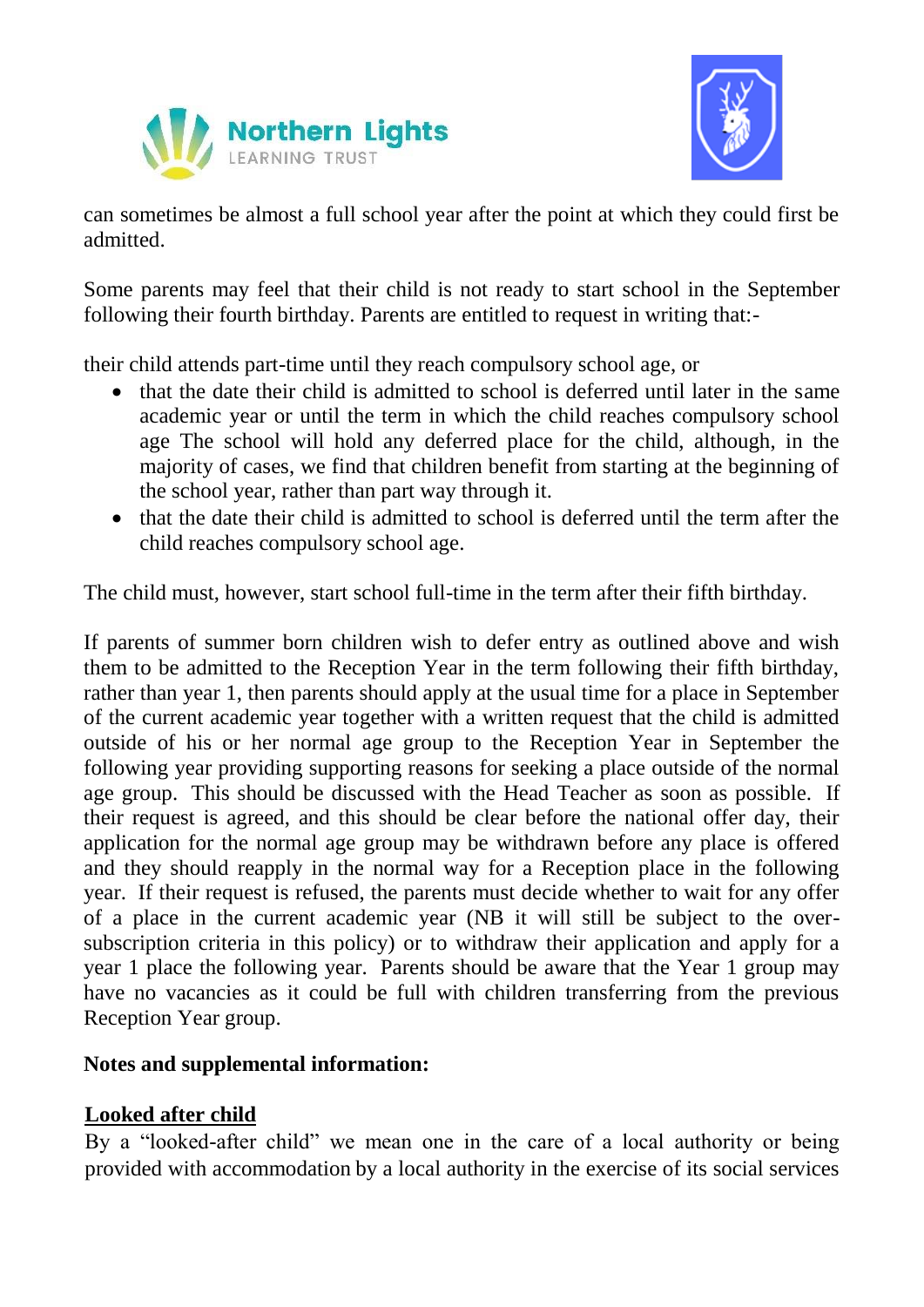



function. An adoption order is one made under the Adoption Act 1976 (Section 12) or the Adoption and Children Act 2002 (Section 46). A 'child arrangements order is one settling the arrangements to be made as to the person with whom the child is to live (Children Act 1989, Section 8, as amended by the Children and Families Act 2014, Section 14). A 'special guardianship order' is one appointing one or more individuals to be a child's special guardian/s (Children Act 1989, Section 14A). Applications under this criterion must be accompanied by evidence to show that the child is looked after or was previously looked after (e.g. a copy of the adoption, child arrangements or special guardianship order).

Children previously in state care outside of England means children who have been looked after outside of England by a public authority, a religious organisation or another provider of care whose sole purpose is to benefit society. The care may have been provided in orphanages or other settings. In the case of children adopted from state care overseas, the admissions authority will require evidence that a child is eligible by asking the child's parents or carers for appropriate evidence of their previously looked-after status*.*

## **Shared Parental Responsibility**

Where two adults have shared responsibility for a child, they should agree before submitting the application which schools to name as their preferred schools and the order of preferences. In cases of dispute, or when two applications are submitted, the LA will process the application received from the adult with whom the child is living the majority of the week. If parents fail to agree on preferred schools, and two applications are received for the same child from both parents, then the LA will lead on such issues.

The Admissions Authority may ask for proof of your address. The admissions authority will consider legal action against parents who deliberately give false information, and the offer of a school place may be withdrawn.

Information given by parents which is found to be fraudulent will result in the offer of a place being withdrawn.

The admissions committee is required by law to consider the information supplied on the application form and the supplemental information asked for. It is very important that you take great care to ensure the details you provide are complete and correct